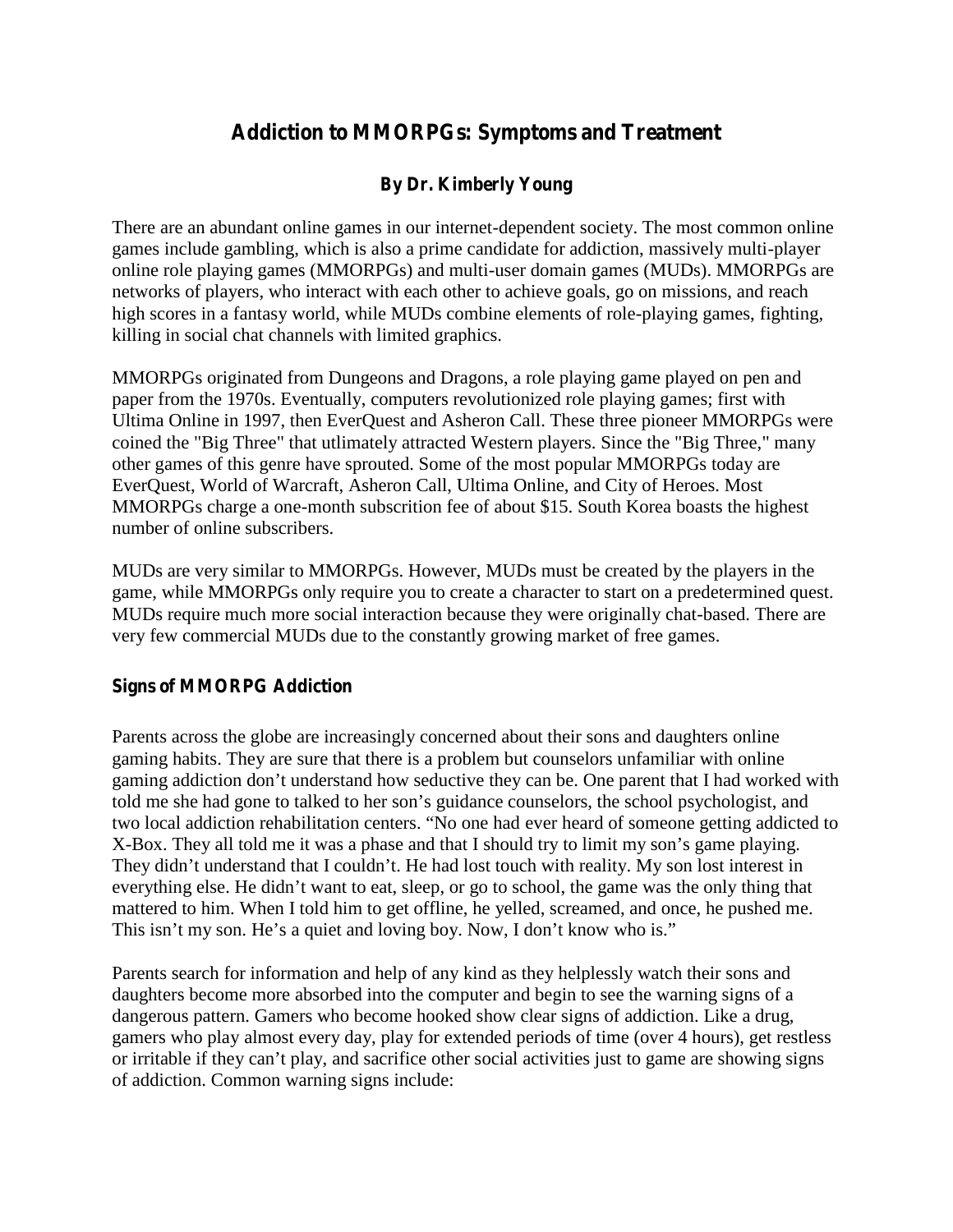A preoccupation with gaming Lying or hiding gaming use Disobedience at time limits Loss of interest in other activities Social withdrawal from family and friends Psychological withdrawal from the game Using gaming as an escape Continuing to game despite its consequences

### **Prevalence of MMORPG Addiction**

Korea is perhaps the most wired country in the world and is suffering from a rapidly growing number of online game addicts, according to a public counseling agency. The Korea Agency for Digital Opportunity and Promotion (KADO), a specialized government agency aimed at bridging the digital divide, said yesterday the total number of officially reported cases by 40 game addiction counseling agencies in the country posted 6,271 during the first half of the year.

In the first six months of 2005, new cases of gaming addicts have already approached the total number of cases filed in 2004, an estimated 8,978 according to the KADO forecasts and they estimate that the prospective number of counseling cases in 2006 will exceed 10,000.

As the country has the largest market of Internet-based multi-user role playing games in the world, Korean online gamers may be more exposed to the risk of addiction compared to those of other countries. While these statistics are preliminary, they may be applicable to suggest estimates for other countries such as the US, the UK, or China as more data becomes available.

#### **Treatment for MMORPG Addiction**

Compulsive disorders can manifest themselves in many non-chemical means such as gaming, food, shopping, or high-risk sexual behavior, and the mental health field is just beginning to acknowledge the addictive potential of the Internet to the same extent. While research in the addiction field has not been conclusive, most researchers agree that a combination of neurochemical and behavioral bases explain addictive behavior and studies support that nonintoxicants are equally as habit-forming as substances. Despite these research findings, most Internet addicts deny that anyone can "get addicted to a m achine" and it is the fam ily and friends who first view the behavior as troublesome.

For players who do admit they have a problem, the most common response is a guilt-and-purge cycle common to many addictions. Many players who realize that they are addicted will kill their characters and delete the gam e softw are w ith no regrets; how ever, m any gam e addicts aren't as successful.

For most players, true recovery involves looking at the issues underlying the game habit. Addicted players need to examine the emotional motives that prompt them to play a game excessively and look for alternate ways to satisfy those needs. For many, therapy is necessary for